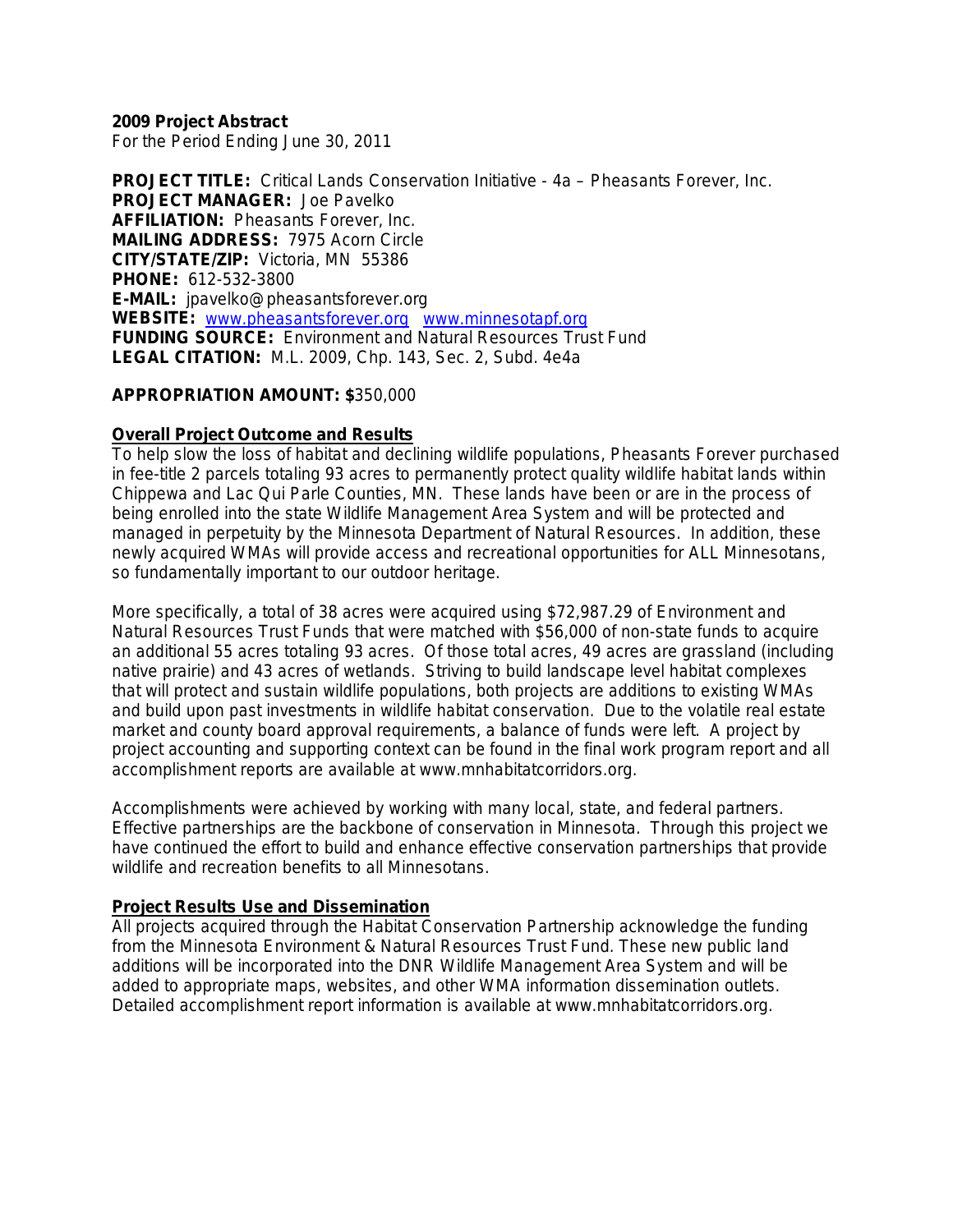# **LCCMR Work Program Final Report Restoring Minnesota's Fish and Wildlife Habitat Corridors Phase 6 Habitat Conservation Partnership**

#### **4A: Critical Lands Conservation Initiative - Pheasants Forever**

| <b>Project Manager:</b> | Joe Pavelko                   | <b>Fund:</b> Environment and Natural Resources Trust |
|-------------------------|-------------------------------|------------------------------------------------------|
| <b>Affiliation:</b>     | <b>Pheasants Forever</b>      | Fund                                                 |
| Address:                | 7975 Acorn Circle             |                                                      |
|                         | Victoria, MN 55386            | <b>Legal Citation:</b>                               |
| Phone:                  | 612-532-3800                  | ML 2009, Chapter 143, Section 2, Subd. 4(e)          |
| Fax:                    |                               |                                                      |
| E-mail:                 | jpavelko@pheasantsforever.org |                                                      |

## **Total Biennial Project Budget**

| Result             | <b>ENTF Allocation</b> | <b>ENTF Funds Spent</b> | <b>ENTF Balance</b> | <b>Other Funds</b><br><b>Proposed</b> | <b>Other Funds</b><br><b>Spent</b> |
|--------------------|------------------------|-------------------------|---------------------|---------------------------------------|------------------------------------|
| <b>Acquisition</b> | \$350,000              | \$72,987                | \$277,013           | \$350,000                             | \$56,000                           |
| Total              | \$350,000              | \$72,987                | \$277,013           | \$350,000                             | \$56,000                           |

## **Work Program Summary**

#### **Overall Project Outcome and Results**

To help slow the loss of habitat and declining wildlife populations, Pheasants Forever purchased in fee -title 2 parcels totaling 93 acres to permanently protect quality wildlife habitat lands within Chippewa and Lac Qui Parle Counties, MN. These lands have been or are in the process of being enrolled into the state Wildlife Management Area System and will be protected and managed in perpetuity by the Minnesota Department of Natural Resources. In addition, these newly acquired WMAs will provide access and recreational opportunities for ALL Minnesotans, so fundamentally important to our outdoor heritage.

More specifically, a total of 38 acres were acquired using \$72,987.29 of Environment and Natural Resources Trust Funds that were matched with \$56,000 of non-state funds to acquire an additional 55 acres totaling 93 acres. Of those total acres, 49 acres are grassland (including native prairie) and 43 acres of wetlands. Striving to build landscape level habitat complexes that will protect and sustain wildlife populations, both projects are additions to existing WMAs and build upon past investments in wildlife habitat conservation. Due to the volatile real estate market and county board approval requirements, a balance of funds were left. A project by project accounting and supporting context can be found in the final work program report and all accomplishment reports are available at www.mnhabitatcorridors.org.

Accomplishments were achieved by working with many local, state, and federal partners. Effective partnerships are the backbone of conservation in Minnesota. Through this project we have continued the effort to build and enhance effective conservation partnerships that provide wildlife and recreation benefits to all Minnesotans.

#### **Project Results Use and Dissemination**

All projects acquired through the Habitat Conservation Partnership acknowledge the funding from the Minnesota Environment & Natural Resources Trust Fund. These new public land additions will be incorporated into the DNR Wildlife Management Area System and will be added to appropriate maps, websites, and other WMA information dissemination outlets. Detailed accomplishment report information is available at www.mnhabitatcorridors.org.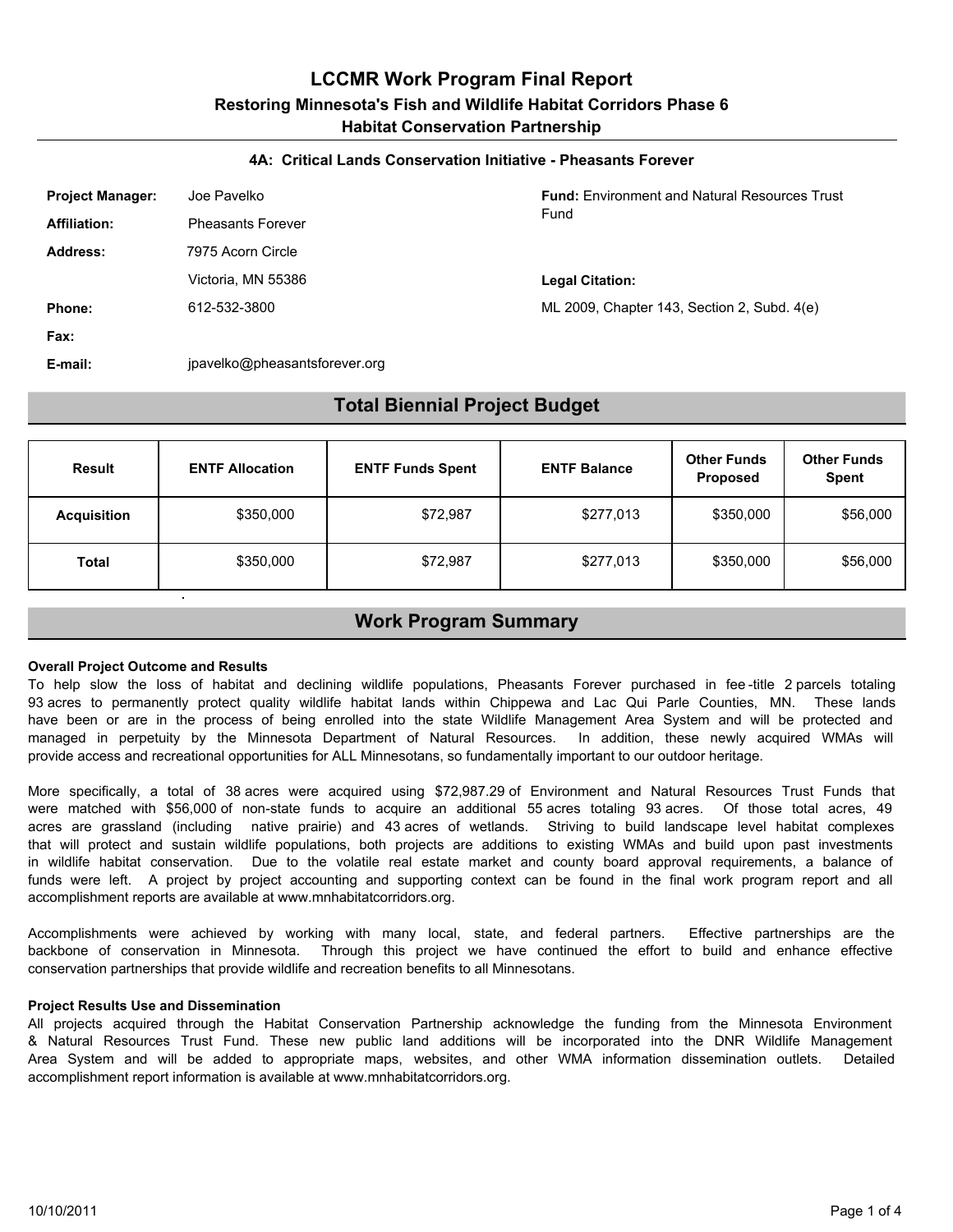# **LCCMR Work Program Final Report Restoring Minnesota's Fish and Wildlife Habitat Corridors Phase 6 Habitat Conservation Partnership**

## **4A: Critical Lands Conservation Initiative - Pheasants Forever**

# **Acquisition Activities**

| <b>Project Name:</b>                                                                                                                                                                       |                                                                                                                                                                                                                                                                                           |         | Benderberg WMA                                                                                                                                                                              |                   |                           |                                               |                         |                          |                  |  |  |
|--------------------------------------------------------------------------------------------------------------------------------------------------------------------------------------------|-------------------------------------------------------------------------------------------------------------------------------------------------------------------------------------------------------------------------------------------------------------------------------------------|---------|---------------------------------------------------------------------------------------------------------------------------------------------------------------------------------------------|-------------------|---------------------------|-----------------------------------------------|-------------------------|--------------------------|------------------|--|--|
| Tract:                                                                                                                                                                                     |                                                                                                                                                                                                                                                                                           | 18      |                                                                                                                                                                                             |                   |                           |                                               |                         |                          |                  |  |  |
| <b>Project Area:</b>                                                                                                                                                                       |                                                                                                                                                                                                                                                                                           |         | 6 - Upper Minnesota River                                                                                                                                                                   |                   |                           |                                               |                         |                          |                  |  |  |
|                                                                                                                                                                                            | Township: 119, Range: 42, Section: 13                                                                                                                                                                                                                                                     |         |                                                                                                                                                                                             |                   |                           |                                               |                         |                          |                  |  |  |
| <b>Acquisition Holder:</b>                                                                                                                                                                 |                                                                                                                                                                                                                                                                                           | DNR-WMA |                                                                                                                                                                                             |                   |                           |                                               |                         |                          |                  |  |  |
| This tract consists of 20 acres of wetland and 62 acres of upland and croplands. The croplands<br><b>Description:</b>                                                                      |                                                                                                                                                                                                                                                                                           |         |                                                                                                                                                                                             |                   |                           |                                               |                         |                          |                  |  |  |
| will be permanently retired and restored with a high diversity priaire mix. This tract is 2 miles<br>from the 9,000 acre Lac Qui Parle WMA, 1.5 miles away from the Milan WMA, and adjoins |                                                                                                                                                                                                                                                                                           |         |                                                                                                                                                                                             |                   |                           |                                               |                         |                          |                  |  |  |
|                                                                                                                                                                                            | another WMA. The acquisition of this tract builds upon previous wildlife habitat investments, will<br>provide quality wildlife habitat, and will provide outdoor recreation opportunities to all<br>Minnesotans. This project was completed using both 2008 and 2009 ENTF appropriations. |         |                                                                                                                                                                                             |                   |                           |                                               |                         |                          |                  |  |  |
| <b>Acquisition reported</b><br>via LCCMR website:                                                                                                                                          |                                                                                                                                                                                                                                                                                           | Yes     |                                                                                                                                                                                             |                   |                           |                                               |                         |                          |                  |  |  |
|                                                                                                                                                                                            |                                                                                                                                                                                                                                                                                           |         |                                                                                                                                                                                             |                   |                           |                                               |                         |                          |                  |  |  |
|                                                                                                                                                                                            |                                                                                                                                                                                                                                                                                           |         |                                                                                                                                                                                             | <b>Acres</b>      | Grassland<br><b>Acres</b> | Woodland<br><b>Acres</b>                      | Wetland<br><b>Acres</b> | <b>Shoreline</b><br>Feet | Riparian<br>Feet |  |  |
|                                                                                                                                                                                            |                                                                                                                                                                                                                                                                                           |         | Non Prorated Totals:                                                                                                                                                                        | 88.00             | 64.00                     | 0.00                                          | 20.00                   | 0.00                     | 0.00             |  |  |
| <b>Funding Type</b>                                                                                                                                                                        | <b>Funds Use</b>                                                                                                                                                                                                                                                                          |         | <b>Funding Amount</b>                                                                                                                                                                       | Prorated<br>Acres | Grassland<br>Acres        | Woodland<br>Acres                             | Wetland<br>Acres        | Shoreline<br>Feet        | Riparian<br>Feet |  |  |
| <b>ENTF</b>                                                                                                                                                                                | Fee-Title<br><b>Acquisition Costs</b>                                                                                                                                                                                                                                                     |         | \$64,370.00                                                                                                                                                                                 | 32.88             | 23.91                     | 0.00                                          | 7.47                    | 0.00                     | 0.00             |  |  |
|                                                                                                                                                                                            | <b>Benderberg WMA Total</b>                                                                                                                                                                                                                                                               |         | \$64,370.00                                                                                                                                                                                 | 32.88             | 23.91                     | 0.00                                          | 7.47                    | 0.00                     | 0.00             |  |  |
| <b>Project Name:</b>                                                                                                                                                                       |                                                                                                                                                                                                                                                                                           |         | Florida Creek WMA                                                                                                                                                                           |                   |                           |                                               |                         |                          |                  |  |  |
| Tract:                                                                                                                                                                                     |                                                                                                                                                                                                                                                                                           |         |                                                                                                                                                                                             |                   |                           |                                               |                         |                          |                  |  |  |
| <b>Project Area:</b>                                                                                                                                                                       |                                                                                                                                                                                                                                                                                           |         | 6 - Upper Minnesota River                                                                                                                                                                   |                   |                           |                                               |                         |                          |                  |  |  |
|                                                                                                                                                                                            |                                                                                                                                                                                                                                                                                           | DNR-WMA | Township: 116, Range: 45, Section: 17                                                                                                                                                       |                   |                           |                                               |                         |                          |                  |  |  |
| <b>Acquisition Holder:</b><br><b>Description:</b>                                                                                                                                          |                                                                                                                                                                                                                                                                                           |         | This tract lies directly adjacent to the existing Florida Creek WMA. This parcel is dominated by                                                                                            |                   |                           |                                               |                         |                          |                  |  |  |
|                                                                                                                                                                                            |                                                                                                                                                                                                                                                                                           |         | wet meadow with relatively flat topography and Florida Creek meanders through the parcel.<br>Acquisition of this parcel will allow for additional public recreation, straighten boundaries, |                   |                           |                                               |                         |                          |                  |  |  |
|                                                                                                                                                                                            |                                                                                                                                                                                                                                                                                           |         | reduce land owner conflicts with beaver, allow for potential water management options in the<br>future, and provide quality wildlife habitat.                                               |                   |                           |                                               |                         |                          |                  |  |  |
| <b>Acquisition reported</b><br>via LCCMR website:                                                                                                                                          |                                                                                                                                                                                                                                                                                           | No      |                                                                                                                                                                                             |                   |                           |                                               |                         |                          |                  |  |  |
| <b>Funding Type</b>                                                                                                                                                                        | Funds Use                                                                                                                                                                                                                                                                                 |         | <b>Funding Amount</b>                                                                                                                                                                       | Prorated<br>Acres | Grassland<br>Acres        | Woodland<br>Acres                             | Wetland<br>Acres        | Shoreline<br>Feet        | Riparian<br>Feet |  |  |
| <b>ENTF</b>                                                                                                                                                                                | Fee-Title<br><b>Acquisition Costs</b>                                                                                                                                                                                                                                                     |         | \$5,000.00                                                                                                                                                                                  | 4.92              | 2.05                      | 0.00                                          | 2.87                    | 0.00                     | 0.00             |  |  |
| Other Funds                                                                                                                                                                                | Fee-Title<br><b>Acquisition Costs</b>                                                                                                                                                                                                                                                     |         | \$56,000.00                                                                                                                                                                                 | 55.08             | 22.95                     | 0.00                                          | 32.13                   | 0.00                     | 0.00             |  |  |
|                                                                                                                                                                                            | <b>Florida Creek WMA Total</b>                                                                                                                                                                                                                                                            |         | \$61,000.00                                                                                                                                                                                 | 60.00             | 25.00                     | 0.00                                          | 35.00                   | 0.00                     | 0.00             |  |  |
|                                                                                                                                                                                            |                                                                                                                                                                                                                                                                                           |         | <b>Acquisition Totals (By Funding Type)</b>                                                                                                                                                 |                   |                           |                                               |                         |                          |                  |  |  |
|                                                                                                                                                                                            |                                                                                                                                                                                                                                                                                           |         | Eundina                                                                                                                                                                                     |                   |                           | Provoted Crossland Moodland Motland Sharoline |                         |                          | $\sum_{i=1}^{n}$ |  |  |

| <b>Funding Type:</b> | Funding<br>Amount | Prorated<br>Acres | Grassland<br>Acres | Woodland<br>Acres | Wetland<br>Acres | Shoreline<br>Feet | Riparian<br>Feet |
|----------------------|-------------------|-------------------|--------------------|-------------------|------------------|-------------------|------------------|
| ENTF:                | \$69,370.00       | 37.79             | 25.96              | 0.00 l            | 10.34            | 0.00              | 0.00             |
| Other Funds:         | \$56,000.00       | 55.08             | 22.95              | 0.00 l            | 32.13            | 0.00              | 0.00             |
|                      |                   |                   |                    |                   |                  |                   |                  |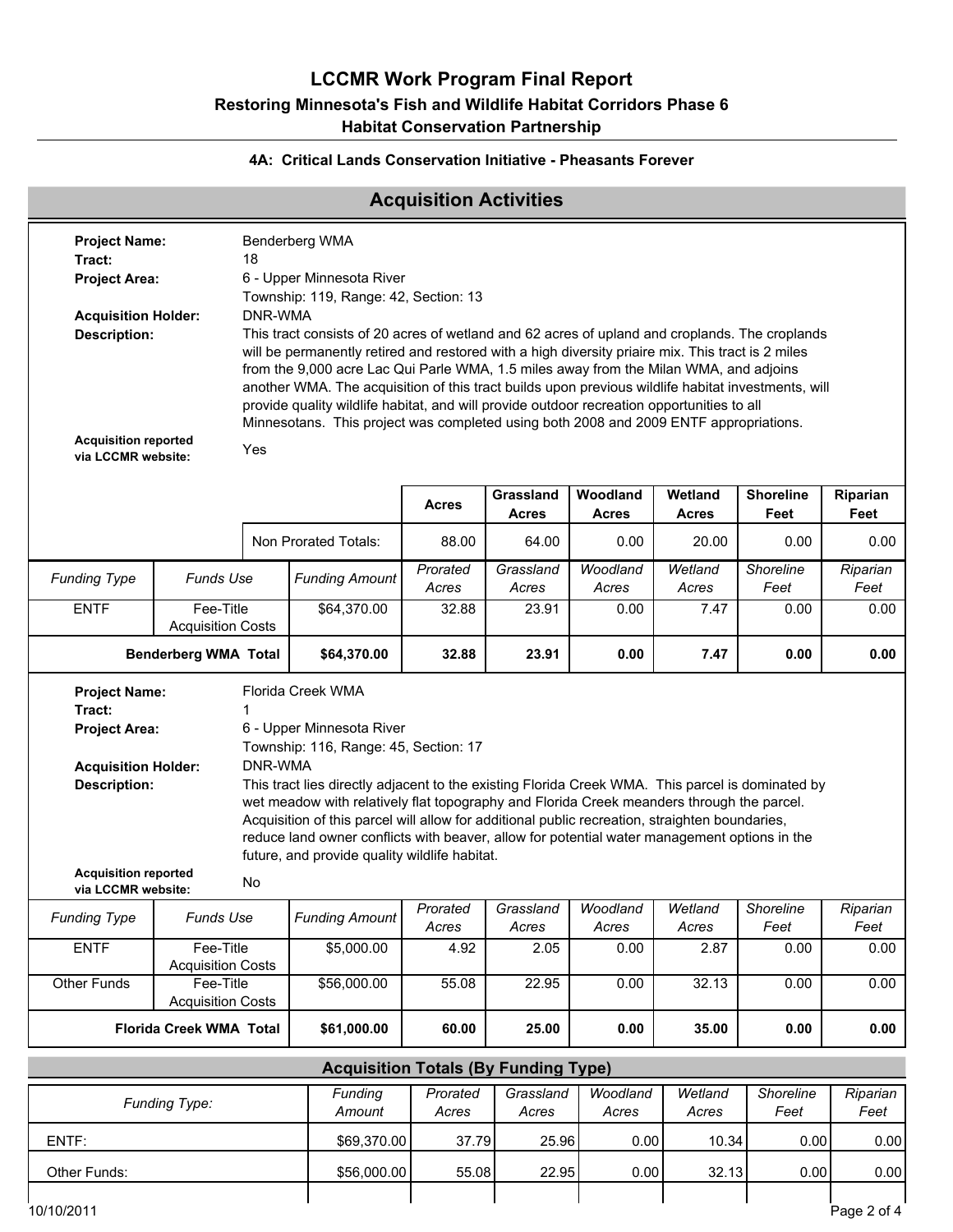| <b>LCCMR Work Program Final Report</b>                            |  |
|-------------------------------------------------------------------|--|
| Restoring Minnesota's Fish and Wildlife Habitat Corridors Phase 6 |  |
| <b>Habitat Conservation Partnership</b>                           |  |

| 4A: Critical Lands Conservation Initiative - Pheasants Forever |              |       |       |      |       |      |      |  |  |
|----------------------------------------------------------------|--------------|-------|-------|------|-------|------|------|--|--|
| Total:                                                         | \$125,370.00 | 92.88 | 48.91 | 0.00 | 42.47 | 0.00 | 0.00 |  |  |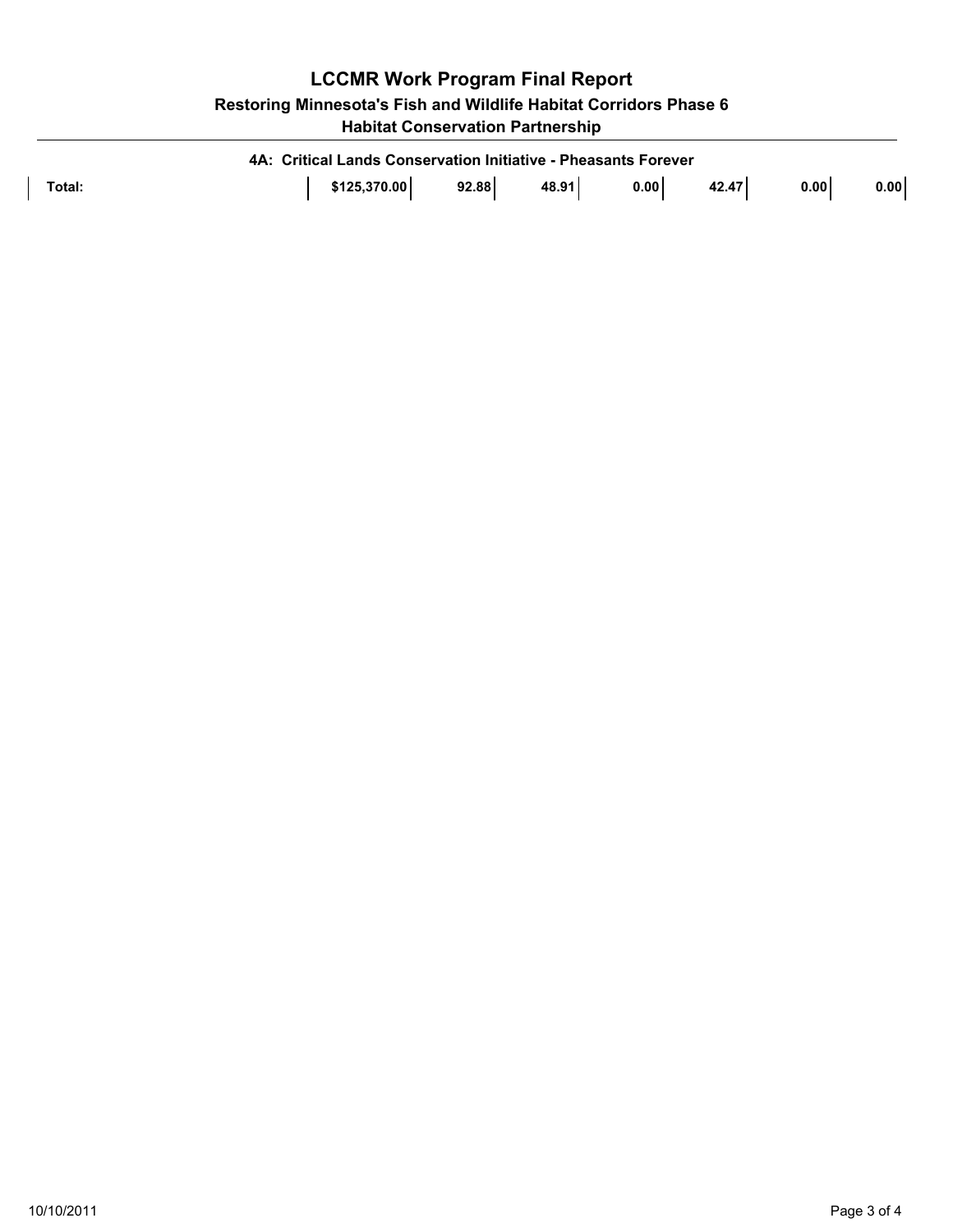# **LCCMR Work Program Final Report Restoring Minnesota's Fish and Wildlife Habitat Corridors Phase 6 Habitat Conservation Partnership**

### **4A: Critical Lands Conservation Initiative - Pheasants Forever**

## **Work Program Expenditures (Not Attributable to Specific Projects)**

| FundingType | Category                  | Amount     | <b>Description</b>          |
|-------------|---------------------------|------------|-----------------------------|
| <b>ENTF</b> | Personnel<br>Expenditures | \$3,617.29 | Personnel direct bill hours |
|             | Total:                    | \$3,617.29 |                             |

## **Work Program Expenditures (Not Attributable to Specific Projects) By Funding Type**

| <b>Funding Type</b> | Amount     |
|---------------------|------------|
| ENTF:               | \$3,617.29 |
| Total:              | \$3,617.29 |

# **Work Program Expenditures Breakdown**

| <b>Funding Type:</b> | <b>Acquistion Projects</b> | <b>Not Attributable to</b><br><b>Specific Projects</b> | <b>Total</b> |
|----------------------|----------------------------|--------------------------------------------------------|--------------|
| ENTF:                | \$69,370.00                | \$3,617.29                                             | \$72,987.29  |
| Other Funds:         | \$56,000.00                | \$0.00                                                 | \$56,000.00  |
| Total:               | \$125,370.00               | \$3,617.29                                             | \$128,987.29 |

## **Funding Type Definitions**

| ENTF:                                             | Grant dollars provided through the Minnesota Environment and Natural Resources Trust Fund                                                             |
|---------------------------------------------------|-------------------------------------------------------------------------------------------------------------------------------------------------------|
| <b>Other Funds:</b>                               | Non-state, non-state leveraged dollars (if partner funds are leveraging State Funds (e.g. RIM) they<br>are not eligible to be considered Other Funds) |
| <b>State Funds:</b>                               | State Funds expended on HCP projects (not eligible for use as Other Funds commitment)                                                                 |
| <b>Partner's State</b><br><b>Leveraged Funds:</b> | Non State Funds that have leveraged State Funds as part of an HCP project (not eligible for use<br>as Other Funds commitment)                         |
| Other:                                            | Any other expenditures (e.g. grant income funds)                                                                                                      |